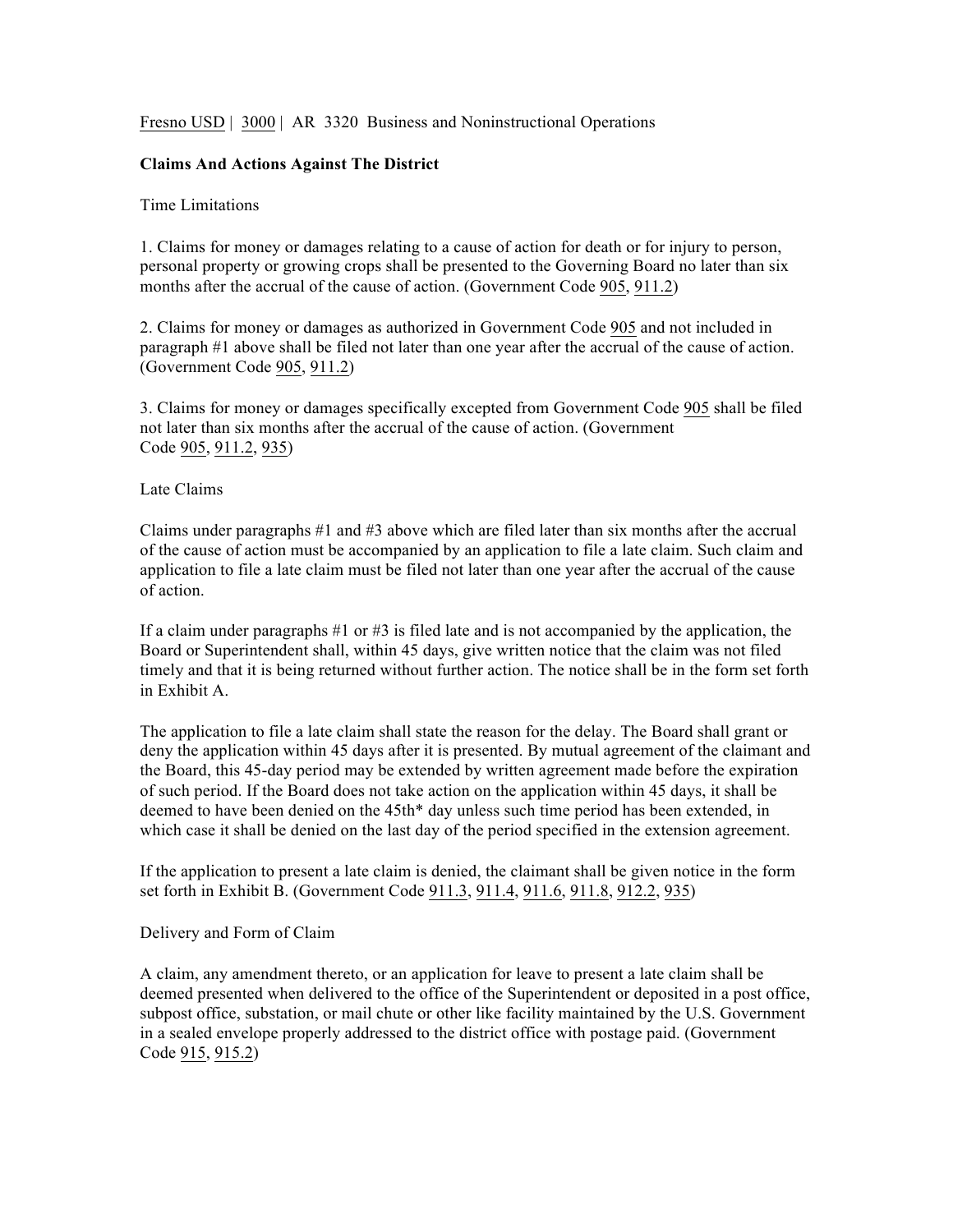Claims may be submitted on the district claim form or as prescribed in Section 910 and 910.2 of the Government Code. (Government Code 910, 910.2, 910.4)

Notice of Claim Insufficiency

The Superintendent or designee shall review all claims for sufficiency of information. The Superintendent or designee may, within 20 days of receipt of claim, either personally deliver or mail to claimant a notice as set forth in Exhibit C stating deficiencies in the claim presented. If such notice is delivered or sent to claimant, the Board shall not act upon the claim until at least 15 days after such notice is sent. (Government Code 910.8, 915.4)

## Amendments to Claim

Claims may be amended within the above time limits or prior to final action by the Board, whichever is later, if the claim, as amended, relates to the same transaction or occurrence which gave rise to the original claim.

## Action on Claim

NOTE: if the board formally acts to reject a claim and provides notice of such rejection, the claimant has only six months from the rejection to institute a lawsuit. if the board takes no action, the claim is rejected, but the claimant has two years to institute a suit against the district. the notice of rejection must comply with requirements of government code 913 unless the claim has no address on it.

Within 45 days after the presentation or amendment of a claim, the Board (or Superintendent, if delegated this authority) shall take action on the claim. (Government Code 912.4) This time limit may be extended by written agreement before the expiration of the 45-day period or before legal action is commenced or barred by legal limitations. (Government Code 912.4) The Superintendent or designee shall transmit to the claimant a notice of action taken. The notice shall be in the form set forth in Exhibit D. (Government Code 913)

If no action is taken within the prescribed time limits, the claim shall be deemed to have been rejected and the claimant notified in accordance with Government Code 913. (Government Code 945.6)

## Roster of Public Agencies

The Superintendent or designee shall annually verify that all information regarding the school district and the Board is filed accurately with the Roster of Public Agencies in the office of the Secretary of State and the County Clerk. The verified information shall include the name of the school district, the mailing address of the Board, and the names and addresses of the Board presiding officer, the Board clerk or secretary and other members of the Board. (Government Code 53051)

NOTE: if the information file is not accurate or if no information is on file, the claimant is excused from complying with claim procedures prior to instituting suit against the district. thus it is imperative that all required information be current and accurate. state law requires that information filed with the roster of public agencies must be changed within ten days of any actual change which may occur.